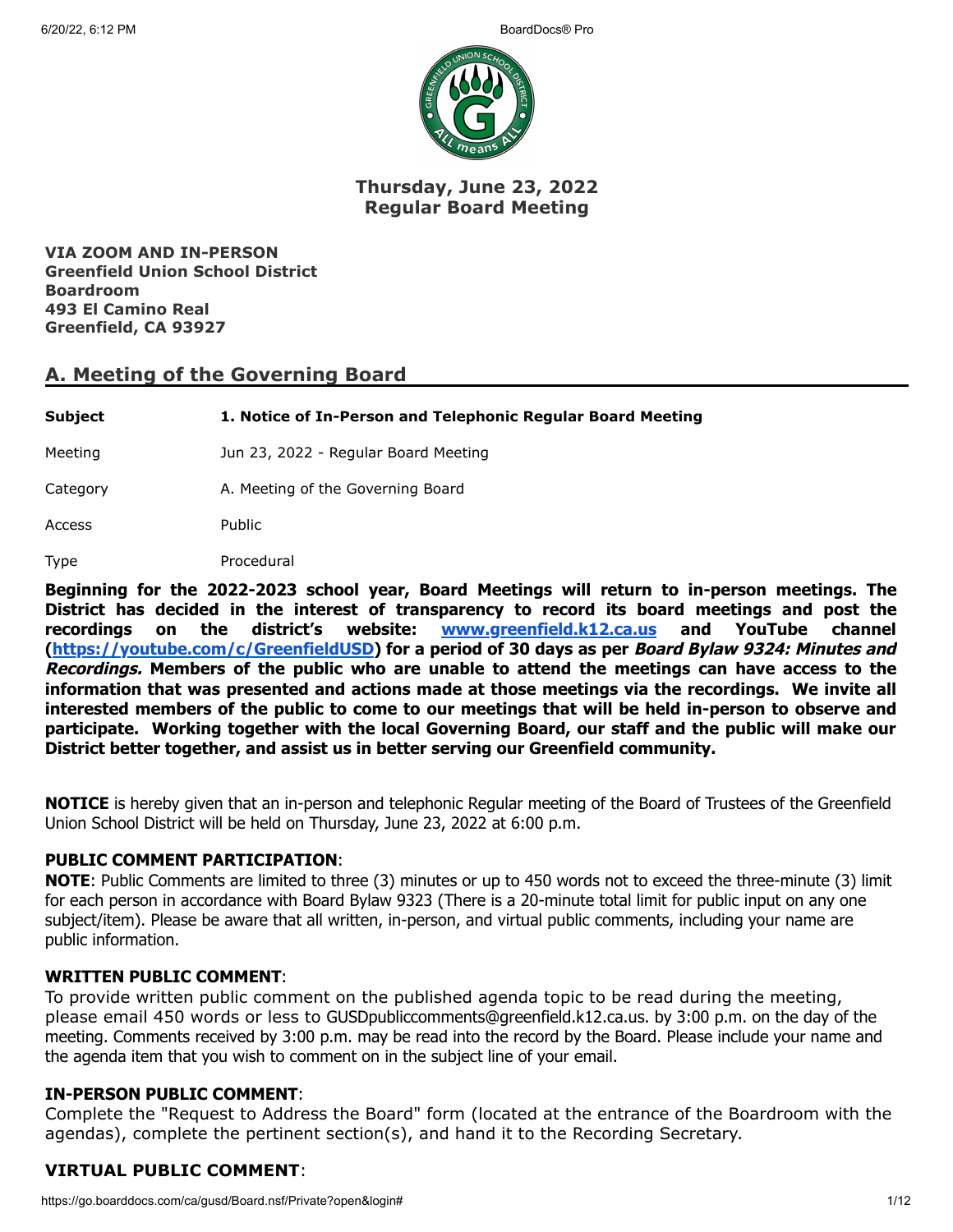Please click on the ZOOM link below to provide live public comments during public comment participation. You must raise your hand and give notice via Chat well in advance of the item(s) you wish to comment on. PLEASE NOTE: Public comment will not be available once the item has been discussed by the Board of Trustees.

## **TO JOIN ZOOM MEETING**:

**NOTE**: For security purposes, your full name must be disclosed via the device you are using when joining the ZOOM meeting, otherwise permission to join the meeting WILL NOT be granted.

Copy and paste the following link to your browser: https://greenfield-k12-ca-us.zoom.us/j/84206619123? [pwd=UnRMQW9QUk1xWk9JZWhCbVJyd095QT09. Join by phone: 1 669 900 6833 US \(San Jose\) -](https://www.google.com/url?q=https://greenfield-k12-ca-us.zoom.us/j/84206619123?pwd%3DUnRMQW9QUk1xWk9JZWhCbVJyd095QT09&sa=D&source=calendar&ust=1623806911820000&usg=AOvVaw3NMr61FQNhkPhpaDNknF69) Meeting ID: 842 0661 9123, Passcode: GUSD

**NOTE**: Public requiring disability-related modifications, accommodation, or translation during Board meeting sessions may request an accommodation. The request must be received 48 hours prior to the meeting date. GUSD Board conducts its meeting in English. Translation of the agenda, minutes, and other documents provide during open session items (only) may be requested by contacting the number listed below. For copies of the agenda or agenda packet visit our web page at www.greenfield.k12.ca.us (Government Code 54954.1). Any handouts presented to the Board with the exception of Closed Session items can be made available by contacting the Superintendent's Office at 493 El Camino Real, Greenfield, CA 93927, calling (831) 674-2840 Ext. 2086 or via email to camaya@greenfield.k12.ca.us

**NOTA**: El público que necesite modificaciones, adaptaciones o traducciones relacionadas con la discapacidad durante las sesiones de la Junta puede solicitar una adaptación. La solicitud debe ser recibida 48 horas antes de la fecha de la reunión. La Junta de GUSD lleva a cabo sus reuniones en inglés. La traducción del orden del día, de las actas y de otros documentos proporcionados durante los temas de la sesión abierta (solamente) puede ser solicitada contactando el número indicado abajo. Para obtener copias de la agenda o del paquete de la agenda visite nuestra página web en www.greenfield.k12.ca.us (Código de Gobierno 54954.1). Cualquier documento presentado a la Junta con la excepción de los temas de la sesión cerrada puede estar disponible poniéndose en contacto con la Oficina del Superintendente en 493 El Camino Real, Greenfield, CA 93927, llamando al (831) 674-2840 Ext. 2086 o por correo electrónico a camaya@greenfield.k12.ca.us

| <b>Subject</b>                                                                          | 1. Call to Order                         |
|-----------------------------------------------------------------------------------------|------------------------------------------|
| Meeting                                                                                 | Jun 23, 2022 - Regular Board Meeting     |
| Category                                                                                | B. Open Session - Time 6:30 PM           |
| Access                                                                                  | Public                                   |
| Type                                                                                    | Procedural                               |
|                                                                                         |                                          |
| <b>Subject</b>                                                                          | 2. Roll Call and Establishment of Quorum |
| Meeting                                                                                 | Jun 23, 2022 - Regular Board Meeting     |
| Category                                                                                | B. Open Session - Time 6:30 PM           |
| Access                                                                                  | Public                                   |
| <b>Type</b>                                                                             | Procedural                               |
| <b>Board of Trustees</b><br>Denise Jaime<br>Dee Heckman<br>Jose Madrid<br>Sonia Heredia |                                          |

# **B. Open Session - Time 6:30 PM**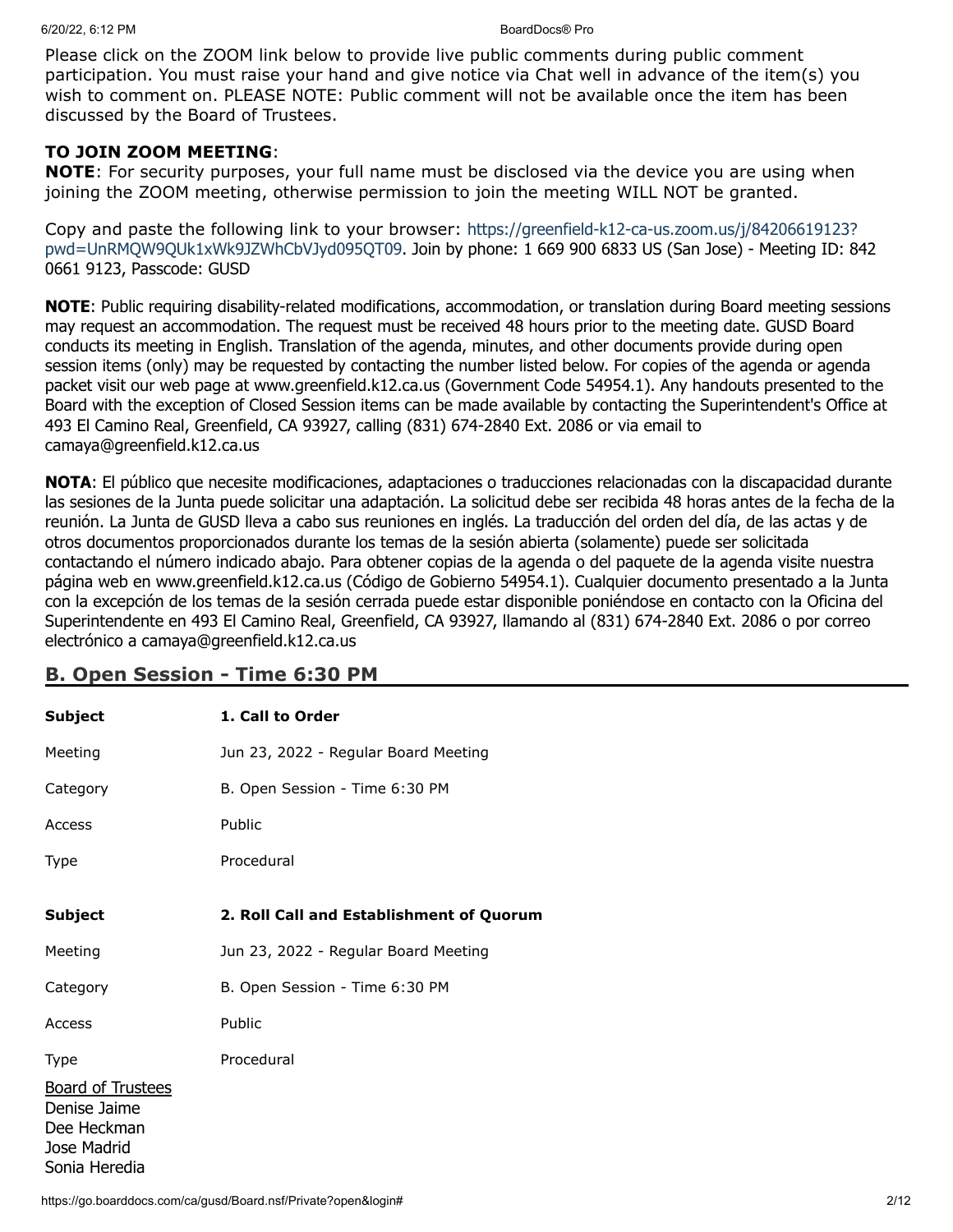#### **Superintendent** Zandra Jo Galván

| <b>Subject</b> | 3. Reminder: Please turn off your cell phones |
|----------------|-----------------------------------------------|
| Meeting        | Jun 23, 2022 - Regular Board Meeting          |
| Category       | B. Open Session - Time 6:30 PM                |
| Access         | <b>Public</b>                                 |
| Type           | Procedural                                    |

| <b>Subject</b> | 4. Flag Salute                       |
|----------------|--------------------------------------|
| Meeting        | Jun 23, 2022 - Regular Board Meeting |
| Category       | B. Open Session - Time 6:30 PM       |
| Access         | Public                               |
| Type           | Procedural                           |

| <b>Subject</b>     | 5. Adoption of the Agenda            |
|--------------------|--------------------------------------|
| Meeting            | Jun 23, 2022 - Regular Board Meeting |
| Category           | B. Open Session - Time 6:30 PM       |
| Access             | Public                               |
| <b>Type</b>        | Action                               |
| Recommended Action | Adopt the agenda as presented.       |

| <b>Subject</b> | <b>6. Public Comments</b>            |
|----------------|--------------------------------------|
| Meeting        | Jun 23, 2022 - Regular Board Meeting |
| Category       | B. Open Session - Time 6:30 PM       |
| Access         | Public                               |
| Type           | Procedural                           |

### **PUBLIC COMMENT PARTICIPATION**:

**NOTE**: Public Comments are limited to three (3) minutes or up to 450 words not to exceed the three-minute (3) limit for each person in accordance with Board Bylaw 9323 (There is a 20-minute total limit for public input on any one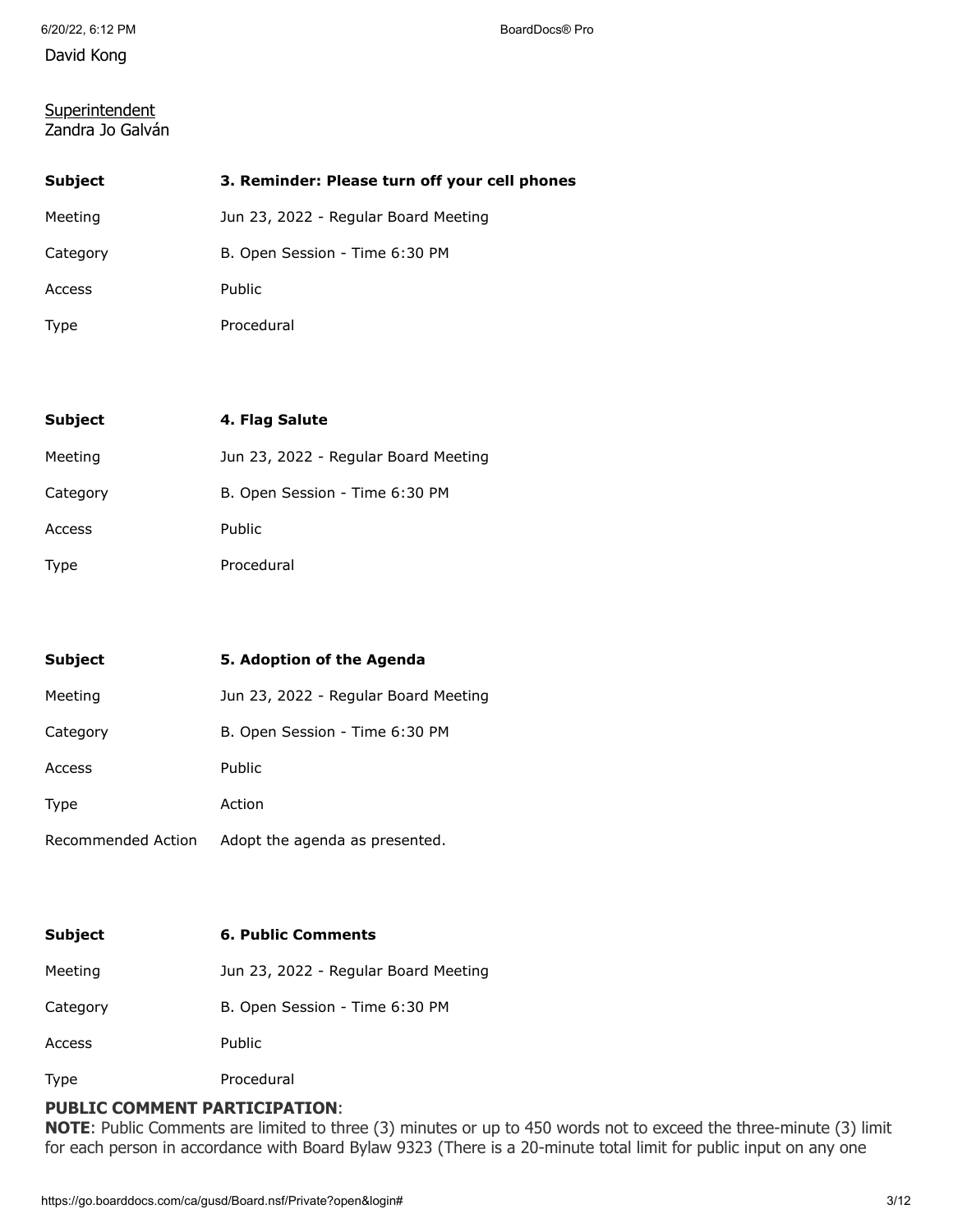subject/item). Please be aware that all written, in-person, and virtual public comments, including your name are public information.

## **WRITTEN PUBLIC COMMENT**:

To provide written public comment on the published agenda topic to be read during the meeting, please email 450 words or less to GUSDpubliccomments@greenfield.k12.ca.us. by 3:00 p.m. on the day of the meeting. Comments received by 3:00 p.m. may be read into the record by the Board. Please include your name and the agenda item that you wish to comment on in the subject line of your email.

## **IN-PERSON PUBLIC COMMENT**:

Complete the "Request to Address the Board" form (located at the entrance of the Boardroom with the agendas), complete the pertinent section(s), and hand it to the Recording Secretary.

# **VIRTUAL PUBLIC COMMENT**:

Please click on the ZOOM link below to provide live public comments during public comment participation. You must raise your hand and give notice via Chat well in advance of the item(s) you wish to comment on. PLEASE NOTE: Public comment will not be available once the item has been discussed by the Board of Trustees.

# **C. Communication**

| 1. GTA Report                        |
|--------------------------------------|
| Jun 23, 2022 - Regular Board Meeting |
| C. Communication                     |
| Public                               |
| Report                               |
|                                      |
| 2. CSEA Report                       |
| Jun 23, 2022 - Regular Board Meeting |
| C. Communication                     |
| Public                               |
| Report                               |
|                                      |
| 3. Board Members Report              |
| Jun 23, 2022 - Regular Board Meeting |
| C. Communication                     |
| Public                               |
|                                      |
| Report                               |
|                                      |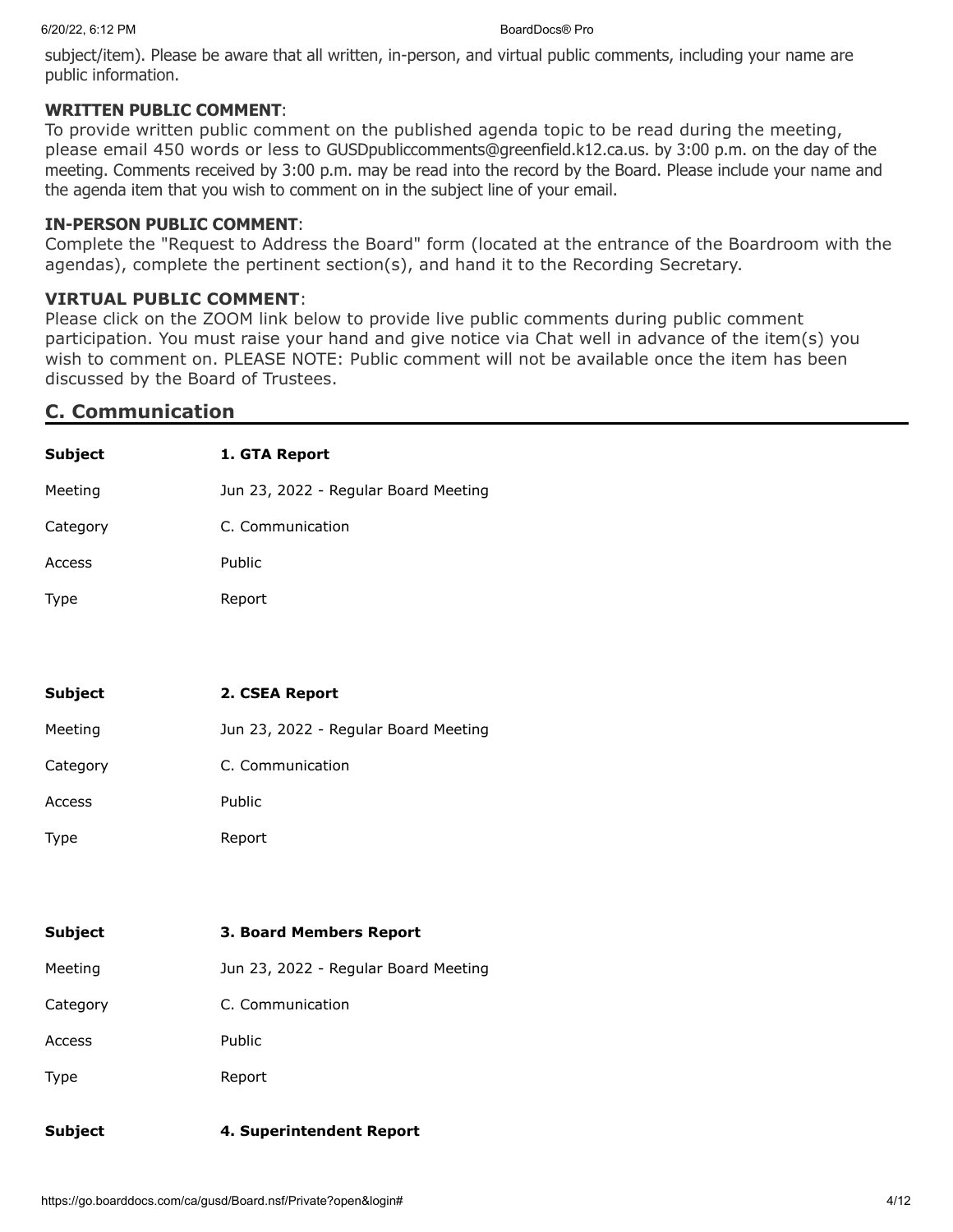| Meeting  | Jun 23, 2022 - Regular Board Meeting |
|----------|--------------------------------------|
| Category | C. Communication                     |
| Access   | <b>Public</b>                        |
| Type     | Report                               |

# **D. Action**

| <b>Subject</b> | 1. Local Control Accountability Plan (LCAP) 2022-2023             |
|----------------|-------------------------------------------------------------------|
| Meeting        | Jun 23, 2022 - Regular Board Meeting                              |
| Category       | D. Action                                                         |
| Access         | Public                                                            |
| <b>Type</b>    | Discussion, Information                                           |
| Goals          | $GOAL #1 - CULTURE$<br>GOAL #2 - ACADEMICS<br>GOAL #3 - COMMUNITY |

### **Staff Analysis:**

The Local Control Accountability Plan (LCAP) is the accountability for school districts in California. The LCAP is a three-year plan focused on eliminating student achievement gaps. It is developed in collaboration with parents, educators, employees and the community. At the June 9, 2022 Board meeting, staff presented the LCAP for Public Hearing as required.

#### **Submitted by:**

Laura Cortez Assistant Superintendent, Educational Services

File Attachments [2022-23 Local Control and Accountability Plan \(LCAP\).pdf \(1,343 KB\)](https://go.boarddocs.com/ca/gusd/Board.nsf/files/CFL3FT06B3F5/$file/2022-23%20Local%20Control%20and%20Accountability%20Plan%20(LCAP).pdf)

# **Subject 2. Proposed Budget Report for 2022-2023** Meeting Jun 23, 2022 - Regular Board Meeting

| .        | $3011$ $-57$ $-52$ $-5$ $-729$ $-70$ |
|----------|--------------------------------------|
| Category | D. Action                            |
| Access   | Public                               |
| Type     | Action                               |

Recommended Action Staff recommends approval of Proposed Budget Report for 2022-2023

## **Staff Analysis:**

At the June 9, 2022 Board meeting, staff presented the proposed Budget for 2021-2022 for Public Hearing as required. The proposed Budget for 2022-2023 is attached and seeks Board Approval.

## **Submitted by:**

Annette Mooneyham Chief Business Official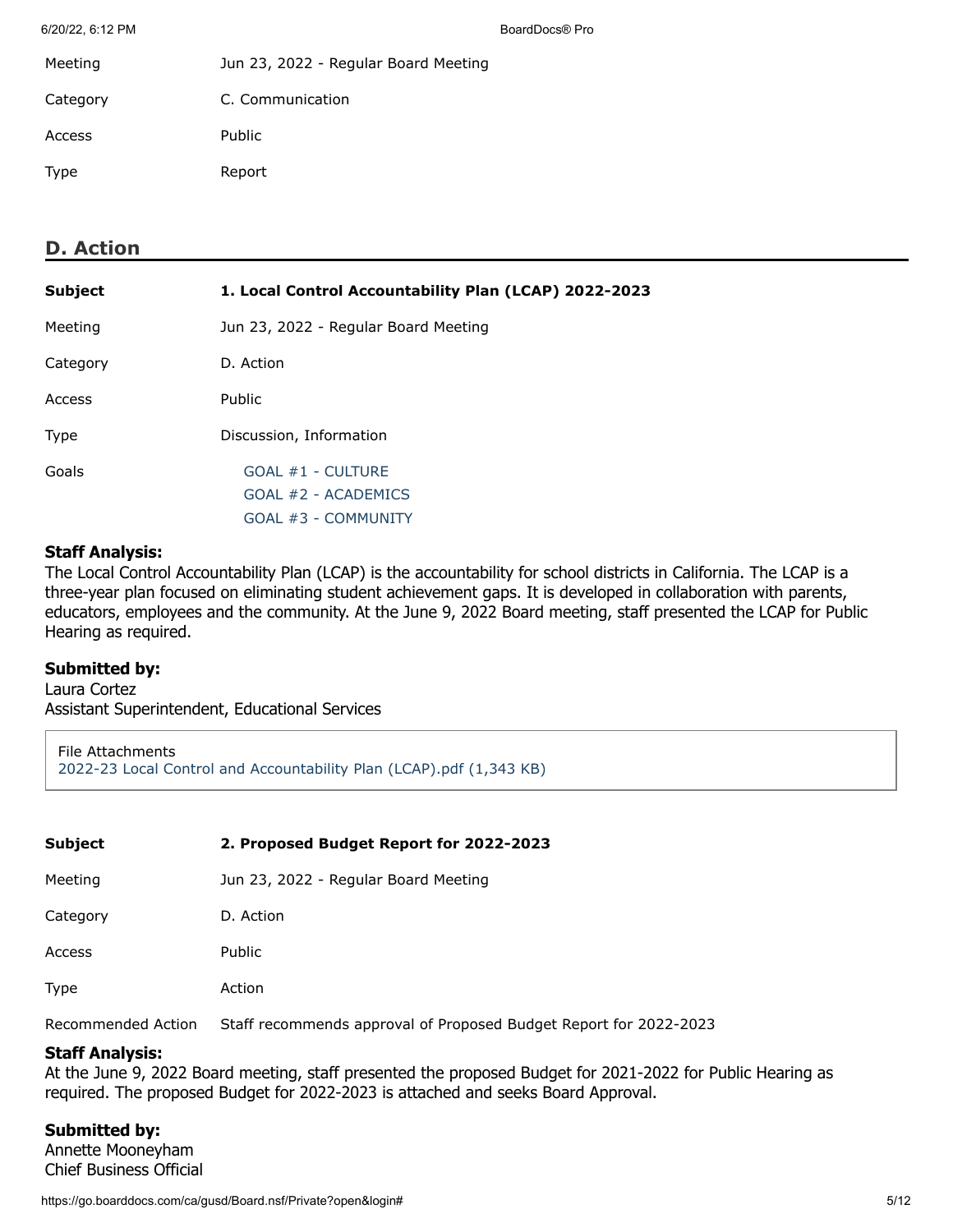File Attachments [Adopted Budget Report 2022 2023.pdf \(10,180 KB\)](https://go.boarddocs.com/ca/gusd/Board.nsf/files/CFEN8F5A05A8/$file/Adopted%20Budget%20Report%202022%202023.pdf)

| <b>Subject</b>     | 3. Resolution No. 1106 Education Protection Account (EPA)                           |
|--------------------|-------------------------------------------------------------------------------------|
| Meeting            | Jun 23, 2022 - Regular Board Meeting                                                |
| Category           | D. Action                                                                           |
| Access             | Public                                                                              |
| Type               | Action                                                                              |
| Recommended Action | Staff recommends approval of Resolution No. 1106 Education Protection Account (EPA) |

#### **Staff Analysis:**

1. The monies received from the Education Protection Account shall be spent as required by Article XIII, Section 36 and the spending determinations on how the money will be spent shall be made in open session of a public meeting of the governing board of **Greenfield Union School District**;

2. In compliance with Article XIII, Section 36(e), with the California Constitution, the governing board of the **Greenfield Union School District** has determined to spend the monies received from the Education Protection Act as attached.

#### **Submitted by:**

Annette Mooneyham Chief Business Official

File Attachments [Resolution No 1106 EPA.pdf \(147 KB\)](https://go.boarddocs.com/ca/gusd/Board.nsf/files/CFESL472ED1E/$file/Resolution%20No%201106%20EPA.pdf) [2022 2023 EPA Budget.pdf \(709 KB\)](https://go.boarddocs.com/ca/gusd/Board.nsf/files/CFENBK5AAFCF/$file/2022%202023%20EPA%20Budget.pdf)

| Subject            | 4. Resolution No. 1107 Designating Certain General Funds As Committed Fund<br><b>Balance</b>                           |
|--------------------|------------------------------------------------------------------------------------------------------------------------|
| Meeting            | Jun 23, 2022 - Regular Board Meeting                                                                                   |
| Category           | D. Action                                                                                                              |
| <b>Access</b>      | <b>Public</b>                                                                                                          |
| Type               | Action                                                                                                                 |
| Recommended Action | Staff recommends approval of Resolution No. 1107 Designating Certain General Funds As<br><b>Committed Fund Balance</b> |

#### **Staff Analysis:**

Governmental Standards Accounting Board (GASB) has issued Statement No. 54 and the Greenfield Union School District Board of Education (Board) has previously adopted Board Policy 3100 acknowledging its authority to commit, assign, or evaluate existing fund-balance classifications and identify the intended uses of committed or assigned funds. This resolution outlines the Board of Trustees commitment of funds to the projects outlined in the attached resolution for the 2022/2023 fiscal year. Once the committed fund-balance constraints are imposed, it requires the constraint to be revised, removed or redirected for other purposes by the Board in the same manner as the Board originally approved the commitment.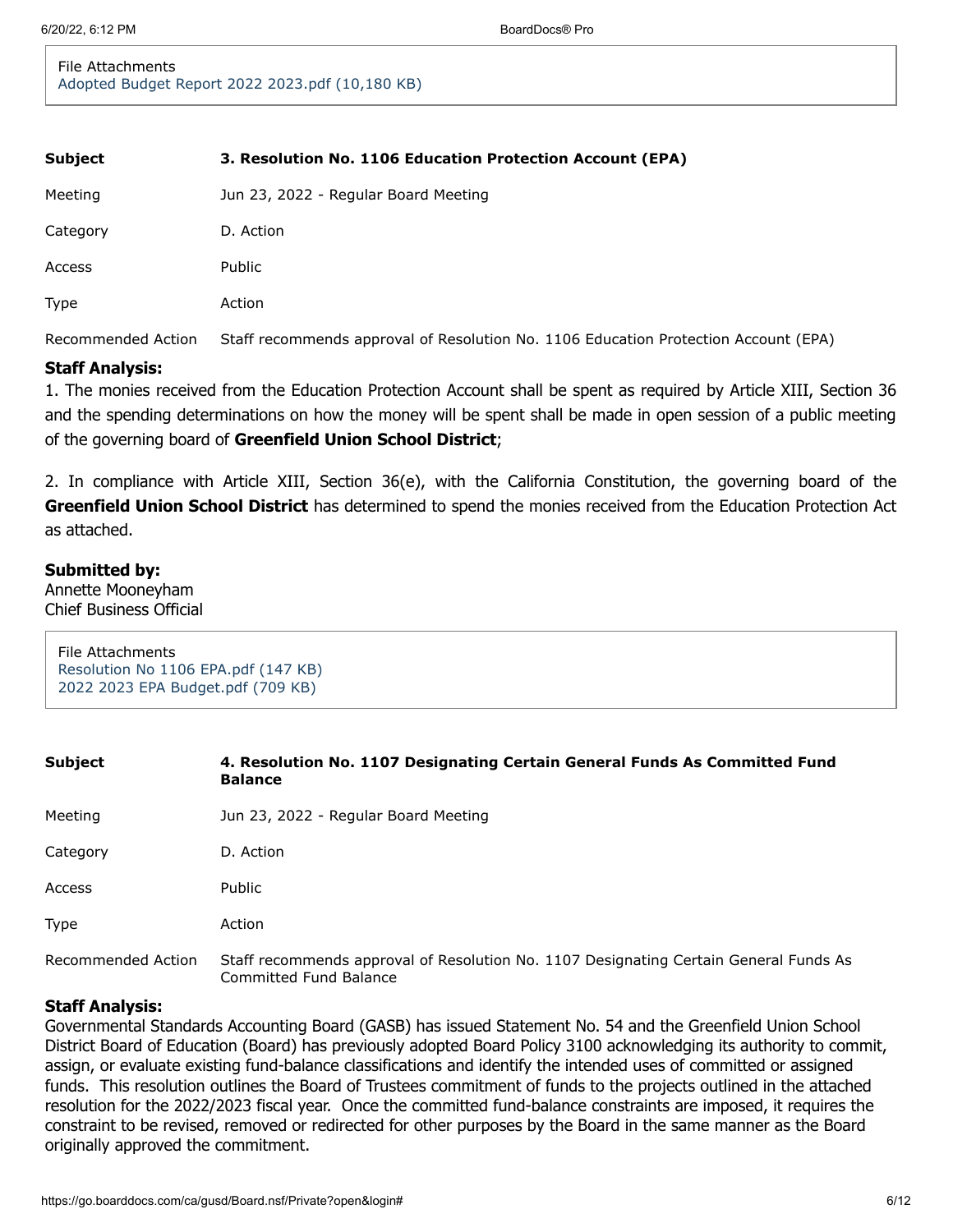#### **Submitted by:** Annette Mooneyham Chief Business Official

## File Attachments

[Resolution No 1107 GASB-54 Committing Funds.pdf \(125 KB\)](https://go.boarddocs.com/ca/gusd/Board.nsf/files/CFEMTG580B0F/$file/Resolution%20No%201107%20GASB-54%20Committing%20Funds.pdf) [2022 2023 Budget Form 01.pdf \(1,071 KB\)](https://go.boarddocs.com/ca/gusd/Board.nsf/files/CFESGW725BE0/$file/2022%202023%20Budget%20Form%2001.pdf)

| <b>Subject</b>     | 5. Second Reading of Board Policies                               |
|--------------------|-------------------------------------------------------------------|
| Meeting            | Jun 23, 2022 - Regular Board Meeting                              |
| Category           | D. Action                                                         |
| Access             | Public                                                            |
| Type               | Action, 2nd Reading                                               |
| Recommended Action | Staff recommends approval of Second Reading of Board Policies     |
| Goals              | GOAL #1 - CULTURE<br>$GOAL #2 - ACADEMICS$<br>GOAL #3 - COMMUNITY |

#### **Staff Analysis:**

The California School Boards Association (CSBA) continually updates school districts with new policies being released and amended to reflect the changing landscape of education. The following are updates provided by CSBA.

| 1.  | Policy             | 4030   | Nondiscrimination in Employment        |            |
|-----|--------------------|--------|----------------------------------------|------------|
| 2.  | Exhibit(1)         | 4112.9 | <b>Employee Notifications</b>          |            |
| 3.  | Exhibit(1)         | 4212.9 | <b>Employee Notifications</b>          |            |
| 4.  | Exhibit(1)         | 4312.9 | <b>Employee Notifications</b>          |            |
| 5.  | Policy             | 4141.6 | Concerted Action/Work Stoppage         |            |
| 6.  | Policy             | 4241.6 | Concerted Action/Work Stoppage         |            |
| 7.  | Regulation         | 4141.6 | Concerted Action/Work Stoppage         |            |
| 8.  | Regulation         | 4241.6 | Concerted Action/Work Stoppage         |            |
| 9.  | Policy             | 5111   | Admission                              |            |
| 10. | Regulation         | 5111   | Admission                              |            |
| 11. | Regulation         | 5113   | <b>Absences and Excuses</b>            |            |
| 12. | Regulation         | 5142   | Safety                                 |            |
| 13. | Exhibit(1)         | 5145.6 | <b>Parental Notifications</b>          |            |
| 14. | Policy             | 6173   | <b>Education for Homeless Children</b> |            |
| 15. | Regulation         | 6173   | <b>Education for Homeless Children</b> |            |
| 16. | Exhibit(1)         | 6173   | <b>Education for Homeless Children</b> | <b>NEW</b> |
| 17. | Exhibit(2)         | 6173   | <b>Education for Homeless Children</b> | <b>NEW</b> |
| 18. | <b>Board Bylaw</b> | 9322   | Agenda/Meeting Materials               |            |

## **FIRST READING**

**Submitted by:** Zandra Jo Galván Superintendent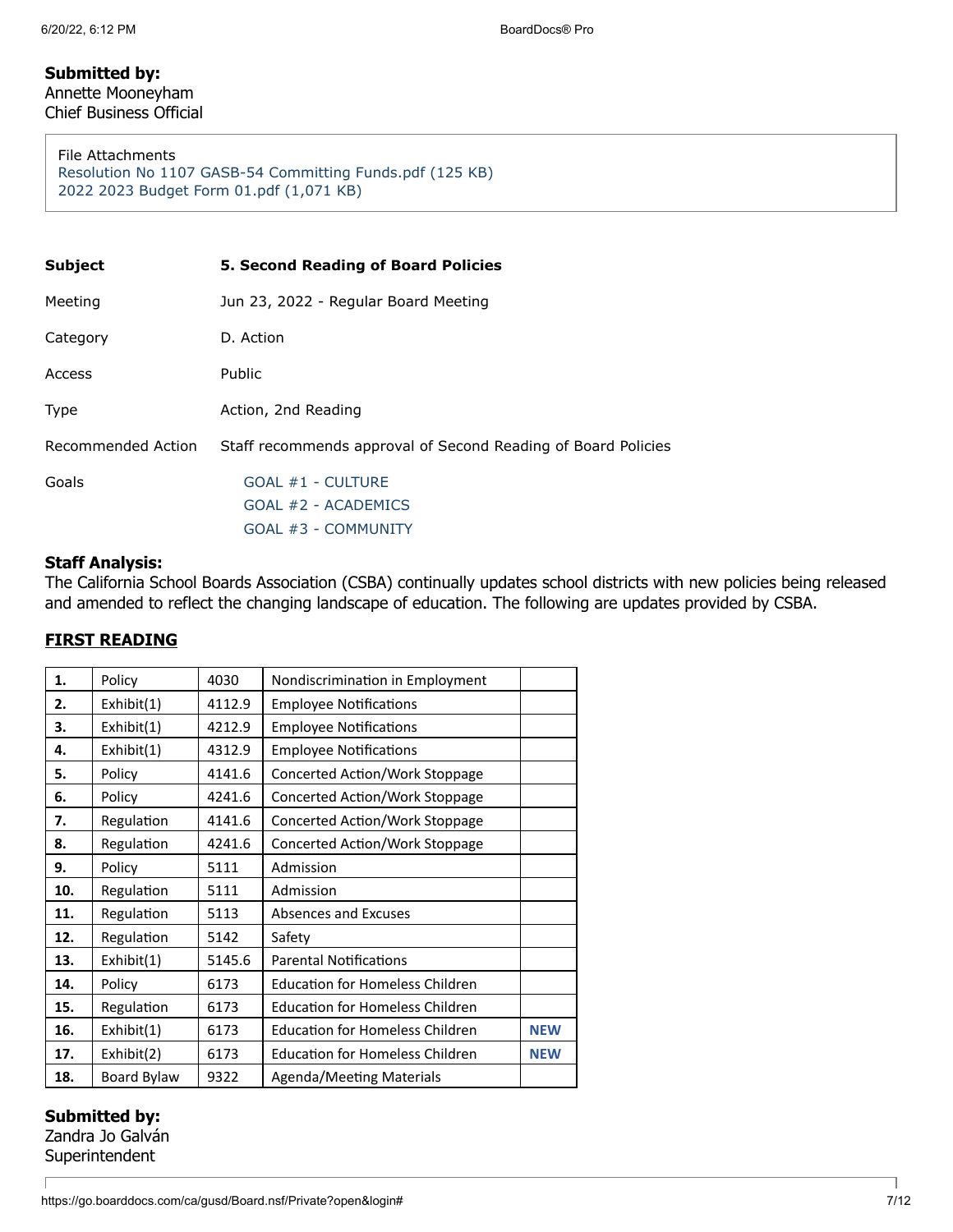6/20/22, 6:12 PM BoardDocs® Pro

File Attachments [Policy 4030 Nondiscrimination In Employment.pdf \(49 KB\)](https://go.boarddocs.com/ca/gusd/Board.nsf/files/CFENFJ5B4F03/$file/Policy%204030%20Nondiscrimination%20In%20Employment.pdf) [Exhibit \(PDF\) 4112.9-E PDF\(1\)\\_ Employee Notifications.pdf \(1,759 KB\)](https://go.boarddocs.com/ca/gusd/Board.nsf/files/CFENFM5B4F07/$file/Exhibit%20(PDF)%204112.9-E%20PDF(1)_%20Employee%20Notifications.pdf) [Exhibit \(PDF\) 4212.9-E PDF\(1\)\\_ Employee Notifications.pdf \(1,759 KB\)](https://go.boarddocs.com/ca/gusd/Board.nsf/files/CFENFQ5B4F0C/$file/Exhibit%20(PDF)%204212.9-E%20PDF(1)_%20Employee%20Notifications.pdf) [Exhibit \(PDF\) 4312.9-E PDF\(1\)\\_ Employee Notifications.pdf \(1,760 KB\)](https://go.boarddocs.com/ca/gusd/Board.nsf/files/CFENFT5B4F10/$file/Exhibit%20(PDF)%204312.9-E%20PDF(1)_%20Employee%20Notifications.pdf) [Policy 4141.6 Concerted ActionWork Stoppage.pdf \(42 KB\)](https://go.boarddocs.com/ca/gusd/Board.nsf/files/CFENFW5B4F13/$file/Policy%204141.6%20Concerted%20ActionWork%20Stoppage.pdf) [Policy 4241.6 Concerted ActionWork Stoppage.pdf \(42 KB\)](https://go.boarddocs.com/ca/gusd/Board.nsf/files/CFENFZ5B4F14/$file/Policy%204241.6%20Concerted%20ActionWork%20Stoppage.pdf) [Regulation 4141.6 Concerted ActionWork Stoppage.pdf \(86 KB\)](https://go.boarddocs.com/ca/gusd/Board.nsf/files/CFENG45B4F16/$file/Regulation%204141.6%20Concerted%20ActionWork%20Stoppage.pdf) [Regulation 4241.6 Concerted ActionWork Stoppage.pdf \(86 KB\)](https://go.boarddocs.com/ca/gusd/Board.nsf/files/CFENG75B4F17/$file/Regulation%204241.6%20Concerted%20ActionWork%20Stoppage.pdf) [Policy 5111 Admission.pdf \(49 KB\)](https://go.boarddocs.com/ca/gusd/Board.nsf/files/CFENGA5B4F1A/$file/Policy%205111%20Admission.pdf) [Regulation 5111 Admission.pdf \(49 KB\)](https://go.boarddocs.com/ca/gusd/Board.nsf/files/CFENGD5B4F1B/$file/Regulation%205111%20Admission.pdf) [Regulation 5113 Absences And Excuses.pdf \(91 KB\)](https://go.boarddocs.com/ca/gusd/Board.nsf/files/CFENGG5B4F1C/$file/Regulation%205113%20Absences%20And%20Excuses.pdf) [Regulation 5142 Safety.pdf \(89 KB\)](https://go.boarddocs.com/ca/gusd/Board.nsf/files/CFENGK5B4F1D/$file/Regulation%205142%20Safety.pdf) [Exhibit \(PDF\) 5145.6-E PDF\(1\)\\_ Parental Notifications.pdf \(2,857 KB\)](https://go.boarddocs.com/ca/gusd/Board.nsf/files/CFENGN5B4F21/$file/Exhibit%20(PDF)%205145.6-E%20PDF(1)_%20Parental%20Notifications.pdf) [Policy 6173 Education For Homeless Children.pdf \(59 KB\)](https://go.boarddocs.com/ca/gusd/Board.nsf/files/CFENGR5B4F30/$file/Policy%206173%20Education%20For%20Homeless%20Children.pdf) [Regulation 6173 Education For Homeless Children.pdf \(175 KB\)](https://go.boarddocs.com/ca/gusd/Board.nsf/files/CFENGU5B4F34/$file/Regulation%206173%20Education%20For%20Homeless%20Children.pdf) [Exhibit \(PDF\) 6173-E PDF\(1\)\\_ Education For Homeless Children.pdf \(418 KB\)](https://go.boarddocs.com/ca/gusd/Board.nsf/files/CFENGX5B4F35/$file/Exhibit%20(PDF)%206173-E%20PDF(1)_%20Education%20For%20Homeless%20Children.pdf) [Exhibit \(PDF\) 6173-E PDF\(2\)\\_ Education For Homeless Children.pdf \(131 KB\)](https://go.boarddocs.com/ca/gusd/Board.nsf/files/CFENH25B4F37/$file/Exhibit%20(PDF)%206173-E%20PDF(2)_%20Education%20For%20Homeless%20Children.pdf) [Bylaw 9322 AgendaMeeting Materials.pdf \(87 KB\)](https://go.boarddocs.com/ca/gusd/Board.nsf/files/CFENH55B4F38/$file/Bylaw%209322%20AgendaMeeting%20Materials.pdf)

# **E. Future Agenda Items**

| <b>Subject</b> | 1. Future Agenda Items               |
|----------------|--------------------------------------|
| Meeting        | Jun 23, 2022 - Regular Board Meeting |
| Category       | E. Future Agenda Items               |
| Access         | Public                               |
| Type           | Procedural                           |
|                |                                      |

Denise Jaime, President of the Board will seek board consensus on Future Agenda Items.

# **F. Next Meeting Date**

| <b>Subject</b> | 1. The Next Regular Board Meeting will be held on Thursday, August 11, 2022 -<br>Closed Session at 6:00 P.M. and Open Session at 6:30 P.M. |  |
|----------------|--------------------------------------------------------------------------------------------------------------------------------------------|--|
| Meeting        | Jun 23, 2022 - Regular Board Meeting                                                                                                       |  |
| Category       | F. Next Meeting Date                                                                                                                       |  |
| Access         | Public                                                                                                                                     |  |
| Type           | Procedural                                                                                                                                 |  |
| G. Adjourn     |                                                                                                                                            |  |
| <b>Subject</b> | 1. Adjourn Regular Board Meeting                                                                                                           |  |
| Meeting        | Jun 23, 2022 - Regular Board Meeting                                                                                                       |  |
| Category       | G. Adjourn                                                                                                                                 |  |
| Access         | Public                                                                                                                                     |  |

# **H. Reconvene Closed Session (If Needed)**

Type Procedural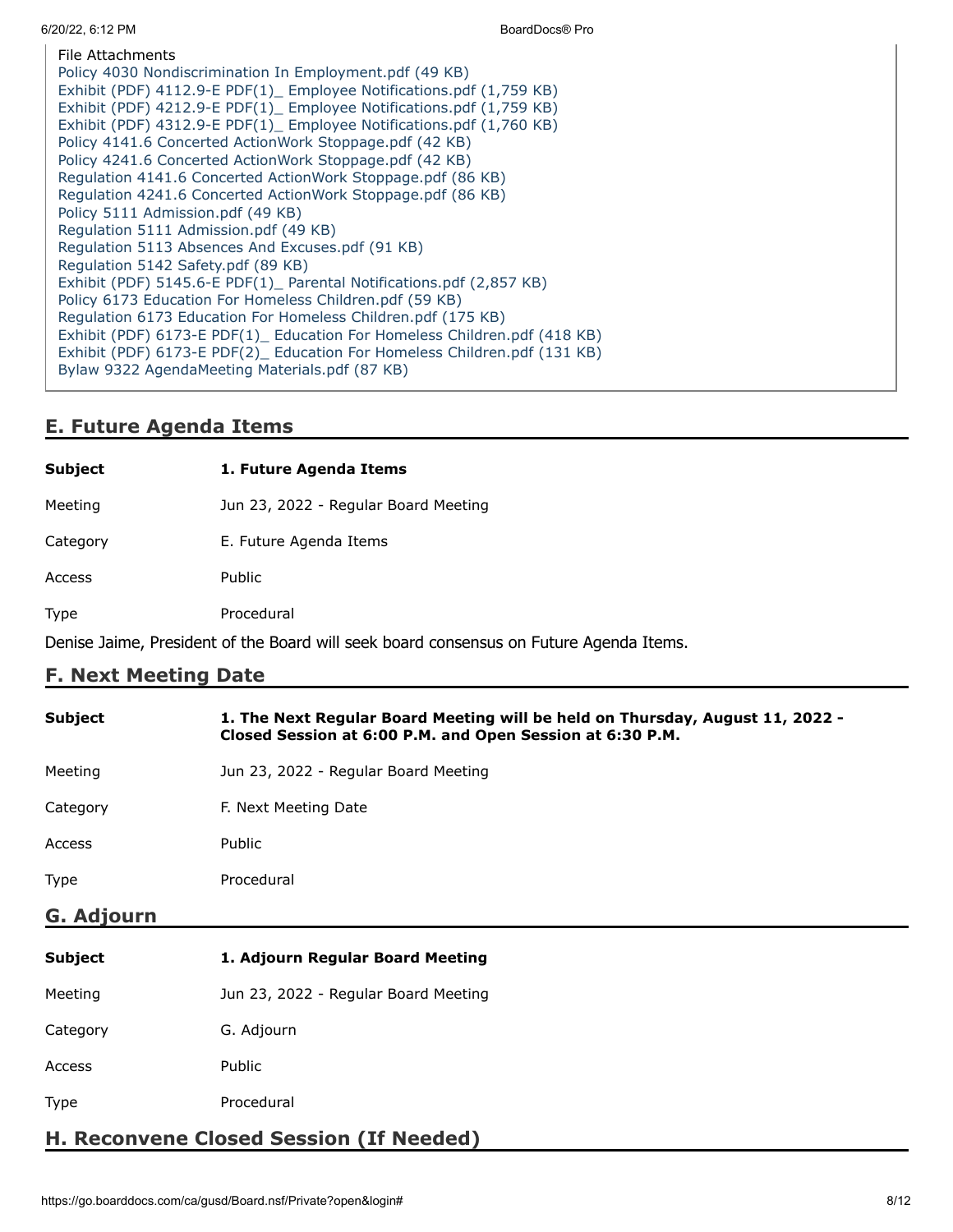| <b>Subject</b> | 1. Report of Action from Closed Session (If Any) |
|----------------|--------------------------------------------------|
| Meeting        | Jun 23, 2022 - Regular Board Meeting             |
| Category       | H. Reconvene Closed Session (If Needed)          |
| Access         | Public                                           |
| <b>Type</b>    | Procedural                                       |

## **I. Reconvene Public Session and Report of Action**

| <b>Subject</b> | 1. Report of Action from Closed Session (If Any) |
|----------------|--------------------------------------------------|
| Meeting        | Jun 23, 2022 - Regular Board Meeting             |
| Category       | I. Reconvene Public Session and Report of Action |
| Access         | <b>Public</b>                                    |
| Type           | Procedural                                       |

**J. Adjourn**

| <b>Subject</b> | 1. Adjourn Regular Board Meeting     |
|----------------|--------------------------------------|
| Meeting        | Jun 23, 2022 - Regular Board Meeting |
| Category       | J. Adjourn                           |
| Access         | Public                               |
| Type           | Procedural                           |

PUBLIC PARTICIPATION GUIDELINES

Accessibility: In compliance with the Americans with Disabilities Act, if you need special assistance to access the meeting room or to otherwise participate in this meeting, including auxiliary aids or services, please notify the District Office at 831-674-2840, extension 2086. Notification at least 48 hours prior to the meeting will enable the District to make reasonable arrangements to ensure accessibility to the meeting.

Language Assistance: If you will be attending a meeting and would like to request translation into a language other than English, including sign language interpretation, please notify the office at 674-2840, extension 2086, at least 48 hours prior to the time of the meeting. Asistencia de Idiomas: Si usted piensa asistir a la junta publica y desea solicitar la traduccion a otro idioma que no sea ingles, incluida la interpretacion en lenguaje de senas, favor de notificar a la oficina del distrito al (831) 674-2840, extension 2086 al menos 48 horas antes de la hora de la junta publica.

Obtaining Public Records: A copy of the Board packet, including documents relating to any open session item, is available to members of the public at the District Office. Any writings or documents that are public records and are provided to a majority of the Governing Board regarding an open session item on this agenda will be made available for public inspection in the District Office located at 493 El Camino Real, Greenfield, California, during normal business hours. These documents will be made available to the public at the same time that they are made available to a majority of the Board.

Public Comment: The Board encourages public participation and involvement. The public is provided with an opportunity to address the Board on any agenda. Individuals also have an opportunity to address the Board on topics of interest to the public that are within the subject matter jurisdiction of the Board but which are not listed on the agenda. Comments from individual speakers are limited to three (3) minutes for each agenda or non-agenda item. Total time allotted for public comment on each item shall be limited to twenty (20) minutes; however, with Board consent, the President may increase or decrease the time. In order to facilitate the orderly conduct of the meeting anyone wishing to address the Board of Trustees is asked complete a card and return it to the Board Secretary; however this is optional, and no member of the public is required to register their name or provide other personal information as a condition to attendance.

Questions for the Board: Individuals with questions on school district issues may submit them in writing. The Board will automatically refer requests to the Superintendent, who will endeavor to respond to your questions after the meeting.

Placing issues on the Board Agenda: Items from the public pertaining directly to school business may be placed on the Board agenda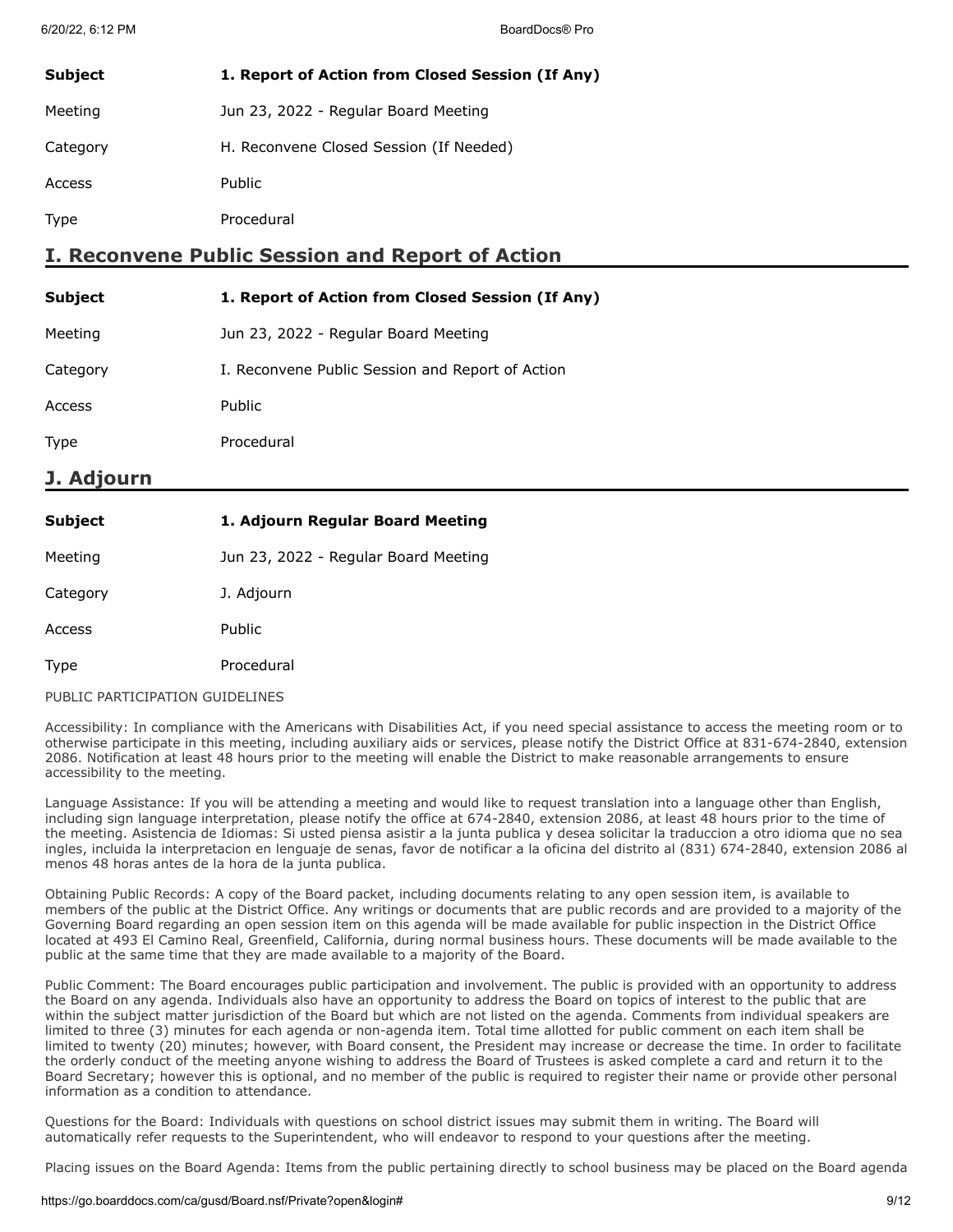#### 6/20/22, 6:12 PM BoardDocs® Pro

by submitting the request in writing to the Superintendent. The proposed agenda item will be reviewed and placed, if appropriate, on the Board's agenda within a reasonable period of time. Please contact the District Office at (831) 674-2840 for further information.

#### BOARD AGREEMENTS & PROTOCOLS

The governing board is the governing body of this school district and derives its power and exists under the Constitution and Acts of the Legislature of the State of California and the procedures of the California State Board of Education and the City of Greenfield.

The legal description of the territory of this school district and maps thereof are on file in the office of the Monterey County Superintendent of Schools.

The governing board has the power and responsibility to discharge any duty imposed by law upon it or upon the district of which it is the governing board. (Ed. Code 35161)

The governing board may initiate and carry on any program, activity, or may otherwise act in any manner which is not in conflict with or inconsistent with, or prohibited by law, and which is not in conflict with the purposes for which school districts are established. (Ed. Code 35160)

The responsibilities of the Greenfield Union School District Governing Board shall include but not be limited to the following:

\* Children's interests come first: The board will represent and consider all decisions as they relate to what is in the best of students.

\* Exemplify the Governance Role: The leadership team (board and superintendent) will support the policies of our district and the superintendent from unjust criticism. We will continue to annually study and review policies for effectiveness and appropriately engage key stakeholders in the development or deletion of policies and policy revisions. We will maintain and apply district policies consistently while being cognizant of and recognizing the potential uniqueness of any given situation.

\* Chief Executive Officer: The superintendent is the chief executive officer of the senior leadership team and is employed by the Board. The superintendent should make recommendations, proposals or suggestions on most matters that come before the board.

\* Board Goals: The board will develop and set clear goals for themselves, and the superintendent. Together, the board and superintendent will develop and set clear goals for the District.

\* Self-assessment/Evaluation. The board will receive and welcome constructive criticism and will address its internal behavior by conducting a yearly self-evaluation and by addressing itself to any individual problems i.e., poor meeting attendance, leaking confidential information, not attending board prep, etc.

\* Collective Decision Making Process: Individual members of the board have no legal authority to deal with the superintendent on an individual basis. The senior leadership team of the district will support decisions made by the board once a decision is made. We, as a board, will publicly and privately support the decisions made by the majority.

\* One Body/One Voice: The board acts only as a body. Only the board as a whole has authority. Individual board members do not have authority. We agree that an individual board member will not take unilateral action with the community or staff. We will not make statements of personal opinion that would be interpreted as the voice of the Board approval, either during Board meetings or out of meetings. The Superintendent and board president will communicate the position(s) of the board on controversial issues.

\* Board Meeting Protocol. Conduct at a board meeting is very important. We desire to have a legacy of a well-functioning, effective board. We agree to avoid words and actions that create a negative impression on an individual, the board or the district. We will be open-minded and will respect the opinion of other Board members, the staff, and community members with dignity and respect. We will not react to impromptu complaints on the spot, but will assure any individual(s) that the school district will follow-up.

\* Marathon Board Meetings. To be efficient and effective, long board meetings must be avoided. If a board member believes, they do not have enough information or has unanswered questions, the superintendent is to be contacted before the meeting. Information given to one board member should be given or distributed to all members. Such information and distribution apply to both agenda items and general district business.

\* Board Agenda Items: We agree to ask the board president or the superintendent to place an item on the agenda instead of bringing it up unexpectedly at the meeting. Any questions or information regarding an agenda related item should be directed to the Superintendent or the appropriate staff members prior to a board meeting.

\* Speak to Agenda Issues: The board will not play to the audience nor engage in back and forth conversations. We agree to speak to the issues on the agenda and give attention to our fellow board members. Any additional facts and information needed will be referred to the superintendent.

\* Closed Sessions: Closed Sessions will be held only for appropriate topics authorized by law, and reported out as prescribed by law. Board members will be extremely sensitive to the legal ramifications of their meetings and comments. Confidentiality is a requirement of all closed session participants, both legally and professionally.

\* Practice Efficient Decision-making: Board meetings are for decision-making, action and votes, not endless discussion. The board president is responsible for conducting an efficient meeting. We agree to move to the question when the discussion is repetitive. Individual items on the consent agenda can be removed and voted on separately rather than disapproving all consent in a single vote.

\* No Surprises: Do not spring surprises on other board members or the superintendent at a board meeting. Surprises to the board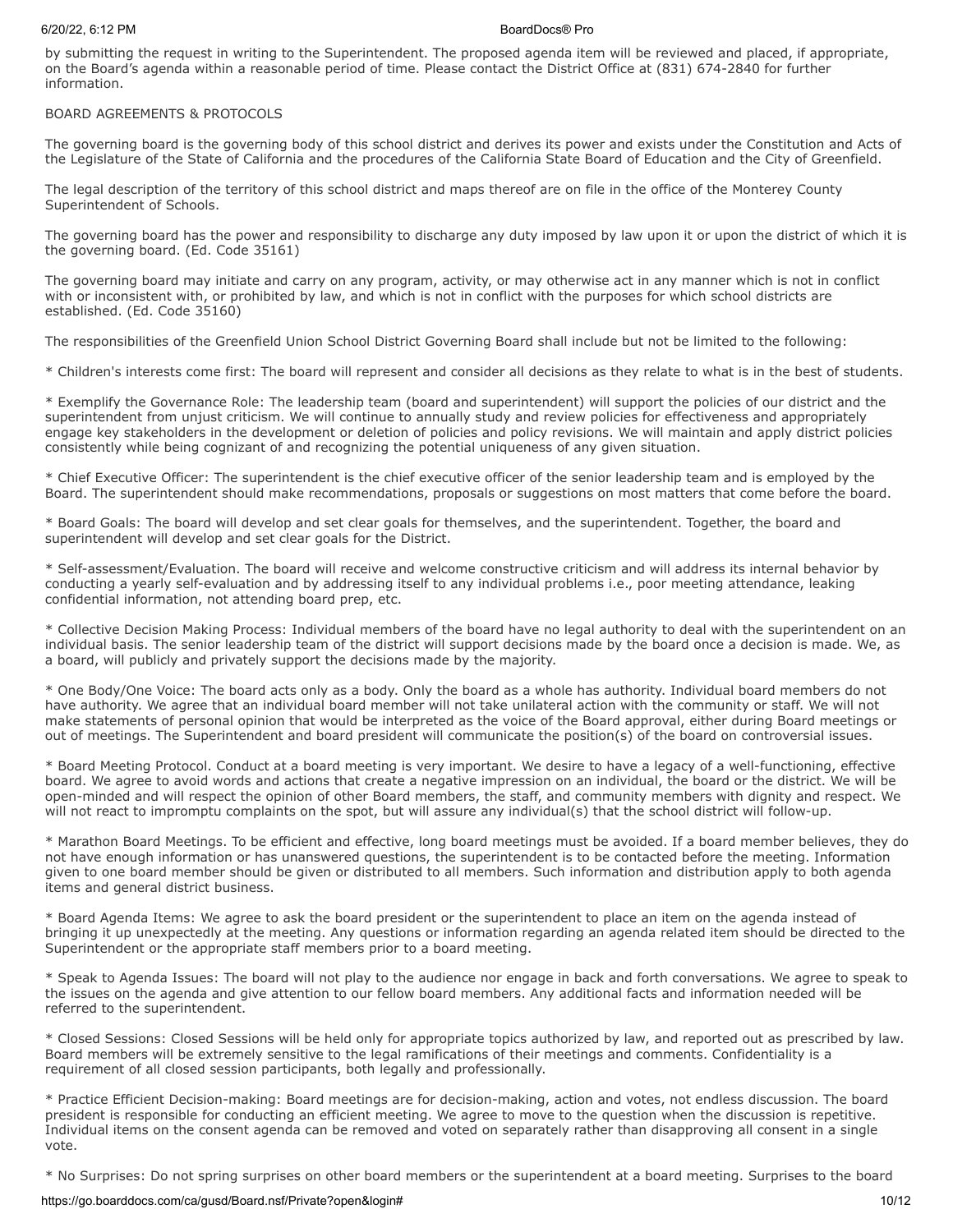or the superintendent will be the exception, not the rule.

\* Communication between staff and the board: We encourage communication between staff and the board as long as it follows board policy. The board recognizes that open and constant communication regarding school district issues is extremely important. We will strive to anticipate issues, which may become important or are sensitive to our school district and district stakeholders. Therefore, board members will discuss any issues and concerns with the superintendent as soon as possible.

\* Communications with the Press or Media: All communication with the press or media will be directed to the superintendent. They will be the only spokesperson for the district.

\* Adopted Policies: All board members are obligated to abide by and uphold the adopted policies of the Board whether the individual board member voted for the adoption or not. They are to reserve judgment on all matters until hearing the recommendations of the superintendent and discussing the matter with other members of the Board at a duly authorized meeting.

\* School Visitations: All members of the board are encouraged to visit schools and attend school functions. Members should notify the superintendent when the desire is to visit classrooms or meet with a staff member. If the visit is a "casual drop-by" then the superintendent should be notified after the visit.

\* Professional Development: Board members will seek out professional development opportunities as well as make continuous efforts to acquaint themselves with matters pertaining to the duties and responsibilities of their office.

\* Personnel Decisions: The board employs all personnel upon consideration of the recommendation of the superintendent.

\* Chain of Command: The last stop, not the first, will be the board. We agree to follow the chain of command and insist that others do so. While the board is eager to listen to its constituents and staff each inquiry is to be referred to the person who can properly and expeditiously address the issue. Therefore, all personnel complaints and criticisms received by the board will be directed to the superintendent. Furthermore, we require that all employees of the District follow the policy regarding complaints and understand and support the lines of authority.

#### VISION STATEMENT

Greenfield Union School District will be a national leader in education ensuring high levels of learning and success for ALL students.

#### UNITY OF PURPOSE

Our Board's Unity of Purpose is to serve students so all will learn and achieve success.

#### MISSION STATEMENT

To promote ALL students with high levels of academic and personal achievement through a collaborative system of support, guided by passionate, dedicated staff in a safe, nurturing, and culturally responsive environment that fully prepares students for future college and career success.

#### CORE VALUES

- \* We celebrate diversity and nurture the gifts and talents of our students.
- \* Our schools are safe learning places for ALL.
- \* Our schools have positive cultures that promote meaningful relationships.
- \* We will not let each other fail.

\* Student success is a collective responsibility of ALL.

- \* We will ensure high levels of learning for ALL students.
- \* We will ensure equitable learning opportunities for ALL students.

\* All students, families, and staff are valued and treated with respect.

\*We value our parents and community as partners in education.

\*ALL means ALL

#### LCAP GOALS (2019-2020)

\* LCAP Goal 1: CULTURE - School Climate: We will cultivate positive school environments that are culturally, emotionally, and physically safe led by passionate staff members dedicated to and advocating for ALL students, their families, and our community. \* LCAP Goal 2: ACADEMICS - Student Achievement: We will take collective responsibility for providing a guaranteed, viable curriculum in ALL subject areas so that ALL students meet or exceed grade-level academic and technical standards through effective, data-driven instructional practices that ensure ALL students are fully prepared for college and career success.

\* LCAP Goal 3: COMMUNITY - Family and Community: We will actively engage our family, school and community partners through ongoing communication and outreach because we value, respect, and believe we are stronger together in ensuring and advocating for the future success of ALL our students.

#### BOARD PRIORITIES

CULTURE

- \* We will cultivate positive school environments that are emotionally and physically safe for our students.
- \* We will create 21st Century learning spaces to enhance collaborative interactions for students.
- \* We will ensure that all students have a positive, supportive staff member as their advocate.

#### https://go.boarddocs.com/ca/gusd/Board.nsf/Private?open&login# 11/12